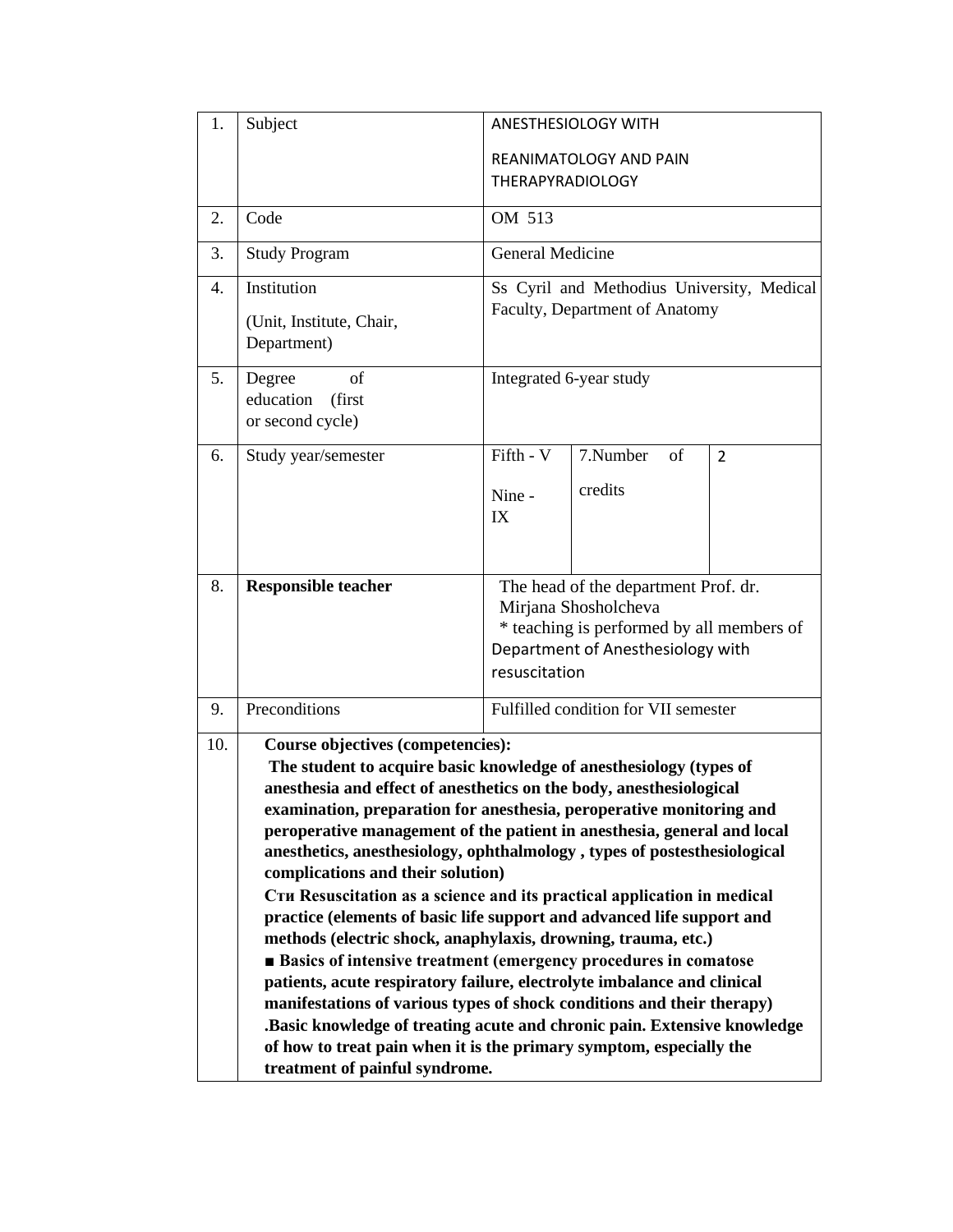|     | Pain assessment skills, various pain gradation scales, special treatment of                                                                  |  |  |  |  |  |
|-----|----------------------------------------------------------------------------------------------------------------------------------------------|--|--|--|--|--|
|     | various types of pain and proper use of analgesics in pain management                                                                        |  |  |  |  |  |
|     | within general medicine                                                                                                                      |  |  |  |  |  |
|     | ■ To master the skills of:                                                                                                                   |  |  |  |  |  |
|     | Revival, basic and advanced                                                                                                                  |  |  |  |  |  |
|     | Oxygen therapy                                                                                                                               |  |  |  |  |  |
|     | Resuscitation of the circular volume                                                                                                         |  |  |  |  |  |
|     | Artificial alimony                                                                                                                           |  |  |  |  |  |
|     | . Transportation of the critically ill                                                                                                       |  |  |  |  |  |
| 11. | Course content:                                                                                                                              |  |  |  |  |  |
|     |                                                                                                                                              |  |  |  |  |  |
|     | Theoretical teaching:                                                                                                                        |  |  |  |  |  |
|     | Anesthesiology                                                                                                                               |  |  |  |  |  |
|     |                                                                                                                                              |  |  |  |  |  |
|     | • Introduction to the subject                                                                                                                |  |  |  |  |  |
|     | • pre-anesthesiological examination of a patient for anesthesia / surgery                                                                    |  |  |  |  |  |
|     | • Types of anesthesia, drugs under anesthesia                                                                                                |  |  |  |  |  |
|     | • Perioperative monitoring and monitoring (basic and extended)                                                                               |  |  |  |  |  |
|     | • Care for the sick in the post-anesthesia period Resuscitation:                                                                             |  |  |  |  |  |
|     | • SBMO, concardiopulmonary resuscitation (SB) approach - AVS, basic life                                                                     |  |  |  |  |  |
|     | support, DEF - drug treatment of CA - (ECG manifestations in CA - defibrillation)                                                            |  |  |  |  |  |
|     | · Resuscitation of accidental conditions: drowning, fatal electric shock. • Brain                                                            |  |  |  |  |  |
|     | death, artificial ventilation                                                                                                                |  |  |  |  |  |
|     | • Definitions and types of shock - clinic and therapy                                                                                        |  |  |  |  |  |
|     | • Inpatient treatment with infusion fluids, plasma substitutes, blood transfusions                                                           |  |  |  |  |  |
|     | and blood derivatives (bleeding and water-salt imbalance in adults and children)                                                             |  |  |  |  |  |
|     | • First resuscitation of a comatose patient of unknown nature, resuscitation of acute                                                        |  |  |  |  |  |
|     | respiratory failure, acute neuromuscular failure, status epilepticus, status                                                                 |  |  |  |  |  |
|     | asthmaticus                                                                                                                                  |  |  |  |  |  |
|     | Pain therapy:                                                                                                                                |  |  |  |  |  |
|     | • Pain, clinical implications, types of segmental pain blocking                                                                              |  |  |  |  |  |
|     | · Pain evaluation techniques, determination of pain therapy regimen, acute pain                                                              |  |  |  |  |  |
|     | treatment strategy, types of analgesics for systemic analgesia                                                                               |  |  |  |  |  |
|     | • Back pain - the most common types of pain in medical practice, using regional                                                              |  |  |  |  |  |
|     | analgesia for the treatment of acute and chronic pain, techniques for treating                                                               |  |  |  |  |  |
|     | chronic pain                                                                                                                                 |  |  |  |  |  |
|     | • Blocks - method of application, palliative care and pain                                                                                   |  |  |  |  |  |
|     | Practical classes:                                                                                                                           |  |  |  |  |  |
|     | • Anesthesiological examination (classification according to ASA)                                                                            |  |  |  |  |  |
|     | • Anesthesia machine, practice - operating room                                                                                              |  |  |  |  |  |
|     | • Regional anesthesia - practice                                                                                                             |  |  |  |  |  |
|     | • Phantom training - mannequin - artificial respiration, heart massage                                                                       |  |  |  |  |  |
|     | • Drug application, exercise (i.e., IV infusion therapy)<br>· Intensive care exercises - critically ill, resuscitation of a shocked patient, |  |  |  |  |  |
|     | intubation of a sick person, model training                                                                                                  |  |  |  |  |  |
|     | • Convenient use of a defibrillator                                                                                                          |  |  |  |  |  |
|     | · Blood transfusion                                                                                                                          |  |  |  |  |  |
|     |                                                                                                                                              |  |  |  |  |  |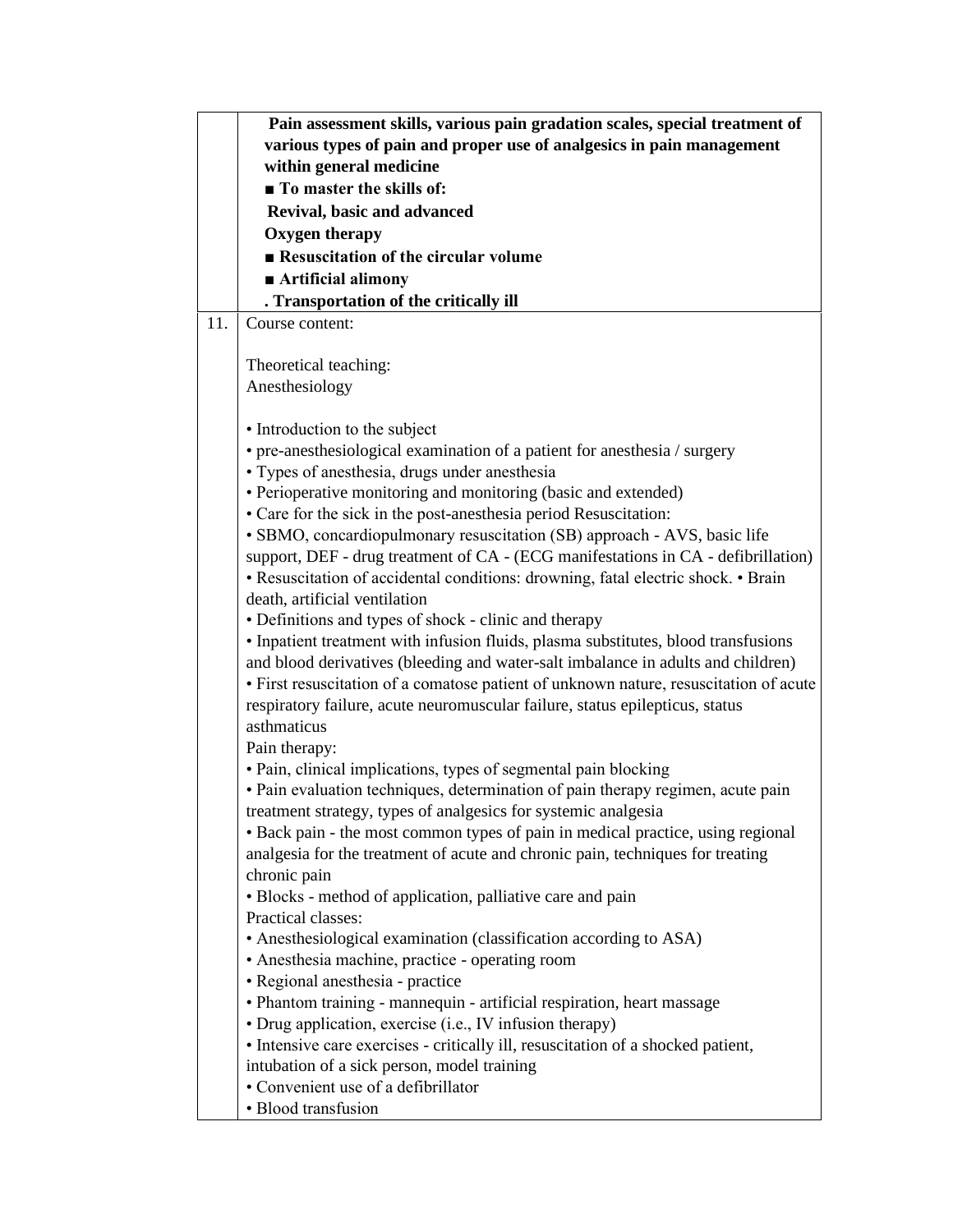|     | • Techniques for treating acute and chronic pain (stay in a pain center)                                                                     |                |           |                                                                |                                       |                                                                                                                                                                                  |
|-----|----------------------------------------------------------------------------------------------------------------------------------------------|----------------|-----------|----------------------------------------------------------------|---------------------------------------|----------------------------------------------------------------------------------------------------------------------------------------------------------------------------------|
| 12. | <b>Learning methods:</b>                                                                                                                     |                |           |                                                                |                                       | Learning                                                                                                                                                                         |
|     |                                                                                                                                              |                |           |                                                                |                                       | methods:                                                                                                                                                                         |
|     | Interactive classes, seminars, exercises (practical training and acquisition<br>skills), discussion and consultation with teaching providers |                |           |                                                                |                                       | Interactive<br>classes,<br>seminars,<br>exercises<br>(practical<br>training and<br>acquisition<br>skills),<br>discussion<br>and<br>consultation<br>with<br>teaching<br>providers |
| 13. | Total available time:<br>60 classes                                                                                                          |                |           |                                                                |                                       |                                                                                                                                                                                  |
| 14. | Organization of the course                                                                                                                   |                |           | 40 classes - theoretical course, practical<br>course, seminars |                                       |                                                                                                                                                                                  |
|     |                                                                                                                                              |                |           |                                                                | 20 classes - home individual learning |                                                                                                                                                                                  |
| 15. | Forms of teaching<br>activities                                                                                                              | 15.1.<br>15.2. | Exercises | Theoretical course                                             | 20 classes<br>18 classes              |                                                                                                                                                                                  |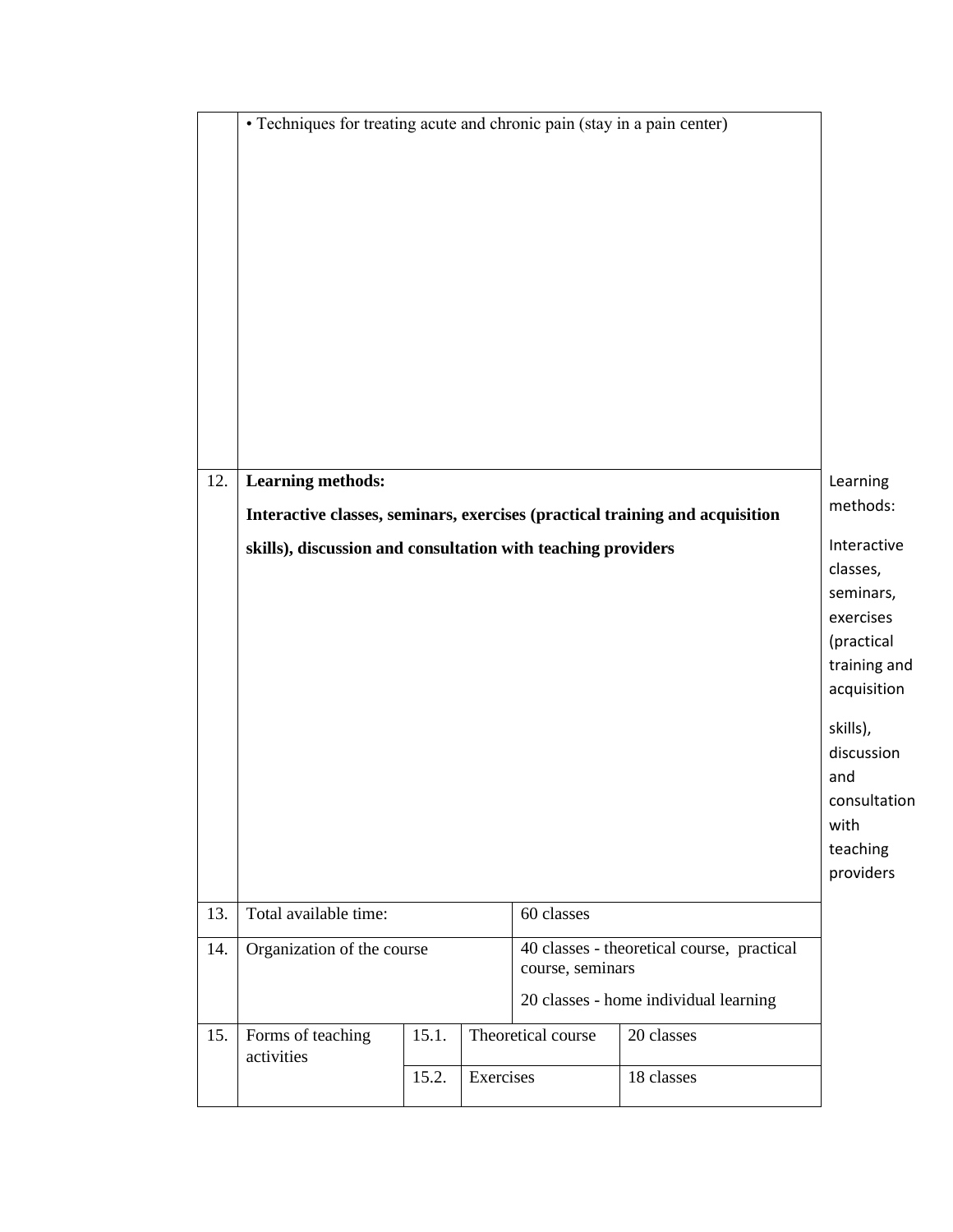|     |                              |                                                                                  |                                                                                                                                                                                                                                                                                                                                                                                                                                                | (laboratory, 18)<br>hours<br>2 seminars<br>clinical),<br>seminars,<br>teamwork | 2 seminars                          |  |  |
|-----|------------------------------|----------------------------------------------------------------------------------|------------------------------------------------------------------------------------------------------------------------------------------------------------------------------------------------------------------------------------------------------------------------------------------------------------------------------------------------------------------------------------------------------------------------------------------------|--------------------------------------------------------------------------------|-------------------------------------|--|--|
| 16. | Other forms of<br>activities |                                                                                  | 16.1.                                                                                                                                                                                                                                                                                                                                                                                                                                          | Practice                                                                       | classes                             |  |  |
|     |                              |                                                                                  | 16.2.                                                                                                                                                                                                                                                                                                                                                                                                                                          | Individual tasks                                                               | classes                             |  |  |
|     |                              |                                                                                  | 16.3.                                                                                                                                                                                                                                                                                                                                                                                                                                          | Individual (home)<br>learning                                                  | 20 classes                          |  |  |
| 17. |                              | Method of grading points                                                         |                                                                                                                                                                                                                                                                                                                                                                                                                                                |                                                                                |                                     |  |  |
|     | 17.1                         | <b>Tests</b>                                                                     | max.                                                                                                                                                                                                                                                                                                                                                                                                                                           |                                                                                | min.-                               |  |  |
|     |                              |                                                                                  |                                                                                                                                                                                                                                                                                                                                                                                                                                                |                                                                                | $21 -$                              |  |  |
|     |                              |                                                                                  | 35<br>Continuous check points                                                                                                                                                                                                                                                                                                                                                                                                                  |                                                                                |                                     |  |  |
|     |                              |                                                                                  | 1 written test: covers the foreseen areas: anesthesia,<br>resuscitation, shock and pain therapy                                                                                                                                                                                                                                                                                                                                                |                                                                                |                                     |  |  |
|     | 17.2                         | <b>Final exam:</b><br>Seminar<br>paper/project<br>(oral/written<br>presentation) | min.-max.<br>points 24 -<br>40<br>Oral part (integrative)<br>3 questions that ask the integrative knowledge that is<br>important for understanding the whole of the subject areas<br>and medical practice Practical part (according to the skills<br>catalog)<br>(for $10 = 38-40$ points, for $9 = 35-37$ points for $8 = 31-34$<br>points, for $7 = 28-30$ points, for $6 = 24-27$ points)<br>Min-max<br>Semminar paper<br>points<br>$2 - 4$ |                                                                                |                                     |  |  |
|     | 17.3                         | Active<br>participation                                                          |                                                                                                                                                                                                                                                                                                                                                                                                                                                | Theoretical course<br>Practical course                                         | $min - max$<br>$1 - 5$<br>$12 - 16$ |  |  |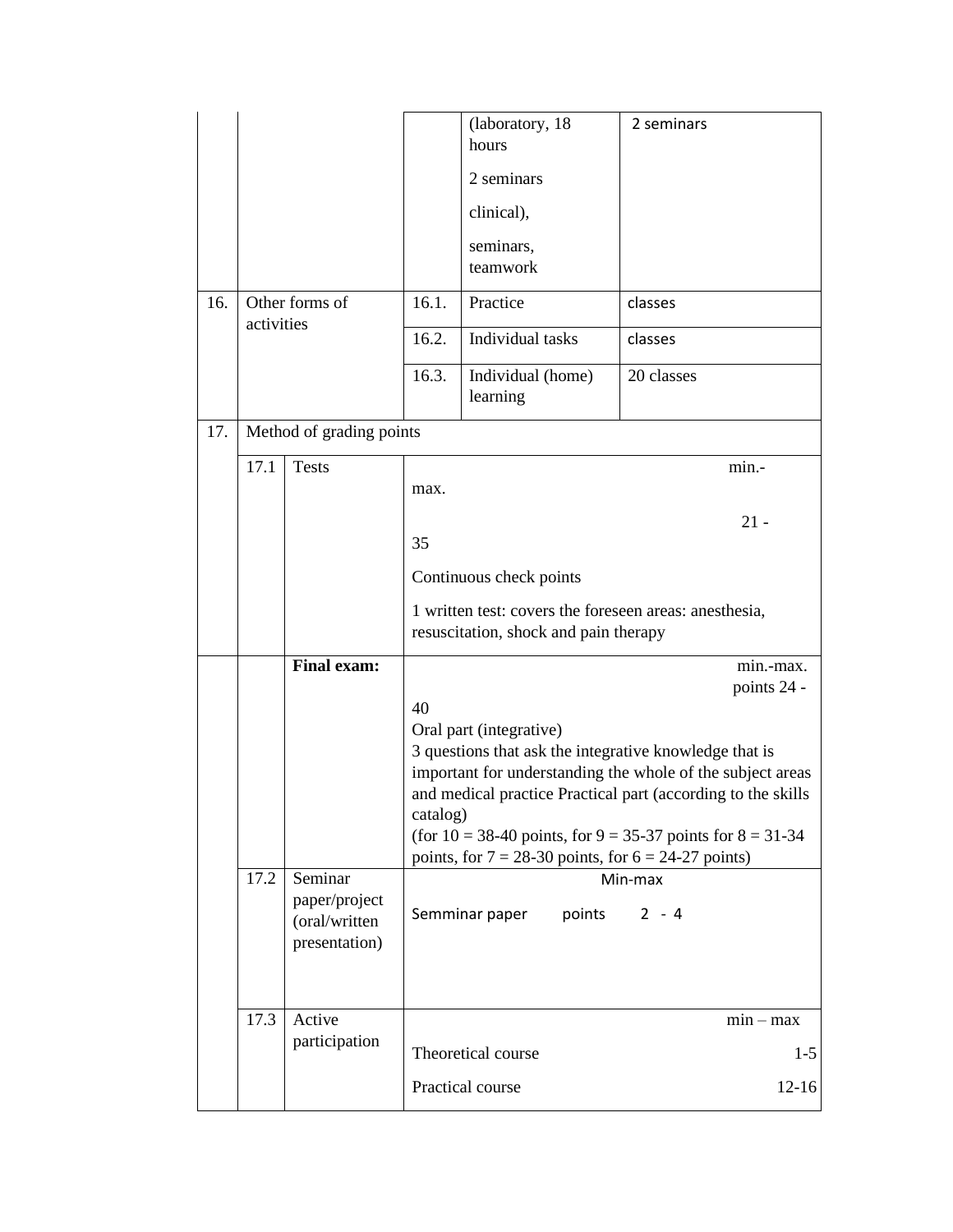|     |                                                            | *attendance of theoretical classes                                                                                                                                                                                                                                                                                                                                                                                                                                                                                                                                                 |  |  |  |
|-----|------------------------------------------------------------|------------------------------------------------------------------------------------------------------------------------------------------------------------------------------------------------------------------------------------------------------------------------------------------------------------------------------------------------------------------------------------------------------------------------------------------------------------------------------------------------------------------------------------------------------------------------------------|--|--|--|
|     |                                                            | 51% - 60% - 1 point                                                                                                                                                                                                                                                                                                                                                                                                                                                                                                                                                                |  |  |  |
|     |                                                            | 61% - 70% - 2 points                                                                                                                                                                                                                                                                                                                                                                                                                                                                                                                                                               |  |  |  |
|     |                                                            | 71% - 80% - 3 points                                                                                                                                                                                                                                                                                                                                                                                                                                                                                                                                                               |  |  |  |
|     |                                                            | 81% - 90% - 4 points                                                                                                                                                                                                                                                                                                                                                                                                                                                                                                                                                               |  |  |  |
|     |                                                            | 91% -100% - 5 points                                                                                                                                                                                                                                                                                                                                                                                                                                                                                                                                                               |  |  |  |
|     |                                                            | ** practical classes (12 exercises): attendance 2 point,<br>activity 2 point                                                                                                                                                                                                                                                                                                                                                                                                                                                                                                       |  |  |  |
| 18. | Grading criteria                                           | up to 59 points<br>$5$ (five) F                                                                                                                                                                                                                                                                                                                                                                                                                                                                                                                                                    |  |  |  |
|     | (points / grade)                                           | from $60$ to $68$<br>$6$ (six) E<br>points                                                                                                                                                                                                                                                                                                                                                                                                                                                                                                                                         |  |  |  |
|     |                                                            | from $69$ to $76$<br>$7$ (seven) D<br>points                                                                                                                                                                                                                                                                                                                                                                                                                                                                                                                                       |  |  |  |
|     |                                                            | from 77 to 84<br>$8$ (eight) C<br>points                                                                                                                                                                                                                                                                                                                                                                                                                                                                                                                                           |  |  |  |
|     |                                                            | from 85 to 92<br>$9$ (nine) B<br>points                                                                                                                                                                                                                                                                                                                                                                                                                                                                                                                                            |  |  |  |
|     |                                                            | from 93 to 100<br>$10$ (ten) A<br>points                                                                                                                                                                                                                                                                                                                                                                                                                                                                                                                                           |  |  |  |
| 19. | Requirement for<br>signature and taking the<br>final exam  | To get a signature the student needs to attend<br>theoretical, practical classes and seminars and earn<br>minimum points<br>To enter the final exam, the student must pass the<br>required continuous checks or earn at least 30% of the<br>total number of points provided for continuous checks.<br>the exam session first takes the failed continuous<br>checks and then proceeds to final exam.<br>The grade for the course is formed according to the<br>table of grades, based on the sum of the points from all<br>activities, the continuous checks and the final<br>exam. |  |  |  |
| 20. | Language of instruction                                    | Macedonian                                                                                                                                                                                                                                                                                                                                                                                                                                                                                                                                                                         |  |  |  |
| 21. | Method of monitoring<br>the quality of teaching<br>process | Student anonymous evaluation of the subject and the<br>teachers and associates participating in teaching<br>performance.                                                                                                                                                                                                                                                                                                                                                                                                                                                           |  |  |  |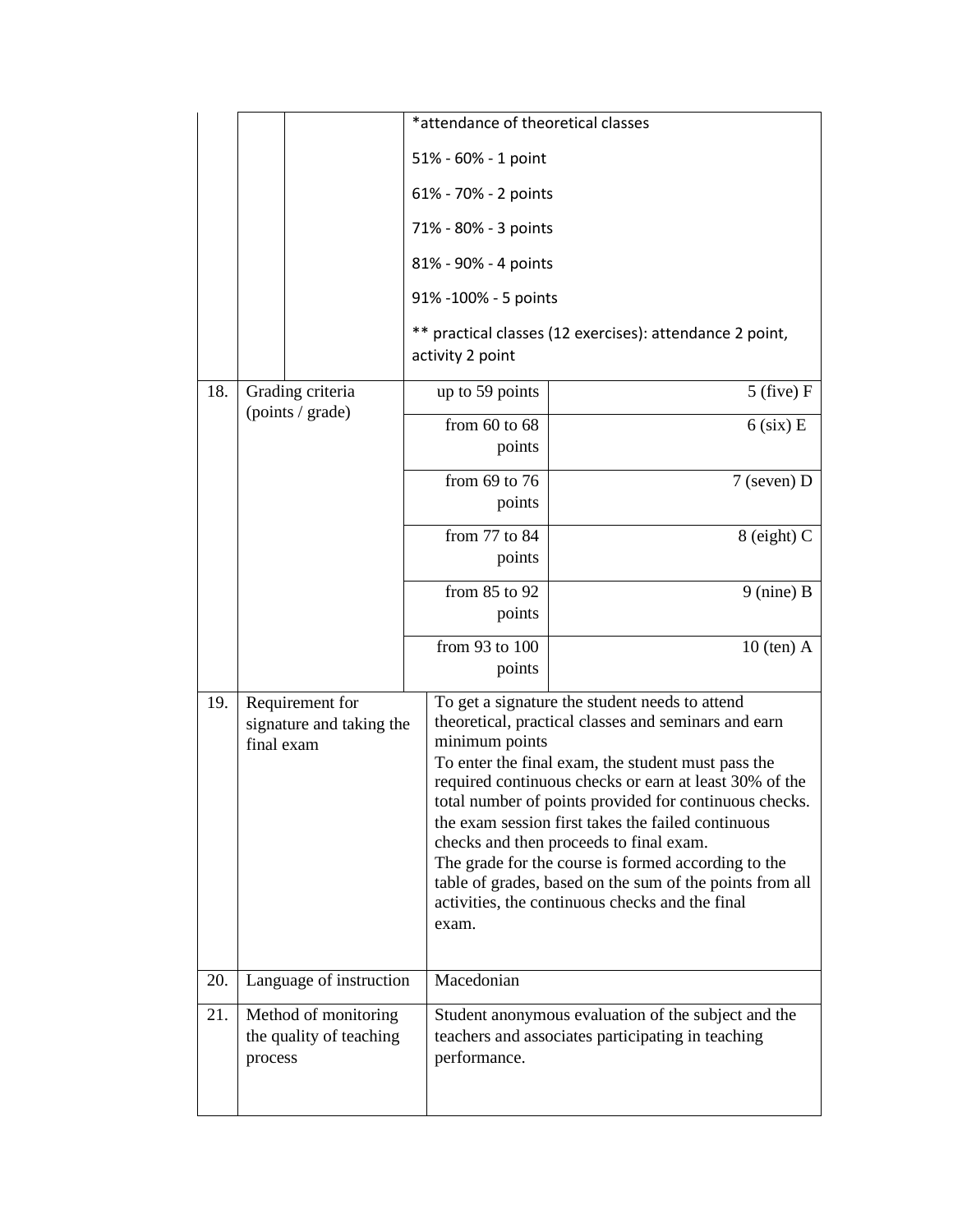|       | Textbooks      |                                                                       |                                     |                                                                                              |      |  |  |  |  |
|-------|----------------|-----------------------------------------------------------------------|-------------------------------------|----------------------------------------------------------------------------------------------|------|--|--|--|--|
|       |                | Required reading                                                      |                                     |                                                                                              |      |  |  |  |  |
|       | No.            | Author                                                                | Title                               | Publisher                                                                                    | Year |  |  |  |  |
|       | $\mathbf{1}$   | Edward Morgan,<br>Majid Michael<br>Michael Murray                     | Clinical<br>anesthesiology          | Magor<br>Project of<br>the<br>Government<br>of the<br>Republic of<br>Macedonia<br>textbooks) | 2011 |  |  |  |  |
| 22.1. | $\overline{2}$ | Marija soljakova and<br>assistents.                                   | Anesthesiology<br>and resuscitation | Biography                                                                                    | 2007 |  |  |  |  |
|       | 3              | Vladimir Andonov                                                      | Heart, lungs<br>revival             | Culture                                                                                      | 2004 |  |  |  |  |
|       | 4              | Vladimir Andonov,<br>Z. Nikolova<br>Todorova<br>J. Of Christ          | Acute pain                          | ProLittera                                                                                   | 2006 |  |  |  |  |
|       |                | <b>Additional literature</b>                                          |                                     |                                                                                              |      |  |  |  |  |
|       | No.            | Author                                                                | Ttitle                              | Publisher                                                                                    | Year |  |  |  |  |
| 22.2  | 1.             | Zorka - Nikolova<br>Todorova, Biljana<br>Kuzmanovska, Albert<br>Leshi | Mechanical<br>ventilation           | Educational<br>work                                                                          | 2011 |  |  |  |  |
|       |                | Mirjana<br>Shosholcheva                                               | Neuromuscular<br>block              | Medical                                                                                      | 2012 |  |  |  |  |